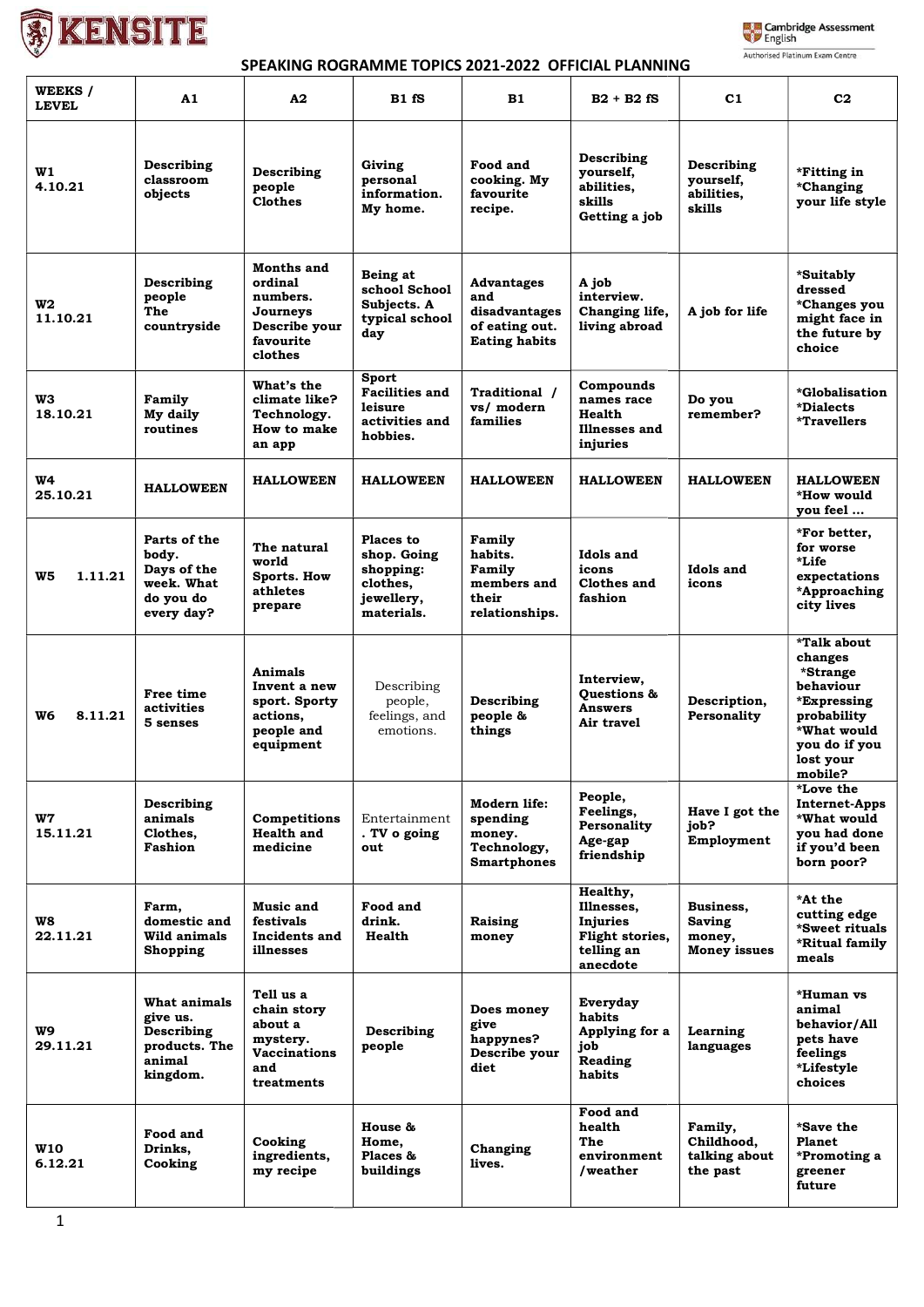



٦

## SPEAKING ROGRAMME TOPICS 2021-2022 OFFICIAL PLANNING

| <b>W11</b><br>13.12.21 | My favourite<br>food                                     | Cooking<br>equipment                                               | Illnesses and<br>accidents.<br><b>Sports</b>                                  | Stages of life,<br>Generation<br>gap                                       | Animals,<br>Wildlife<br>Climate<br>change                        | Sensory<br>Experiences,<br><b>Emotions</b>                                 | *Conservation<br>$:$ Is it<br>worthwhile?<br>*The<br>consumer<br>society<br>*Are you a<br>shopaholic? |
|------------------------|----------------------------------------------------------|--------------------------------------------------------------------|-------------------------------------------------------------------------------|----------------------------------------------------------------------------|------------------------------------------------------------------|----------------------------------------------------------------------------|-------------------------------------------------------------------------------------------------------|
| <b>W12</b><br>20.12.21 | <b>CHRISTMAS</b>                                         | <b>CHRISTMAS</b>                                                   | <b>CHRISTMAS</b>                                                              | Rubbish &<br>recycling,<br>Packaging<br><b>CHRISTMAS</b>                   | Dreams.<br>Verbs of<br>effort. Life<br>Goals<br><b>CHRISTMAS</b> | Travel and<br>adventure,<br>Journeys and<br>Landscapes<br><b>CHRISTMAS</b> | *Food & ritual<br>*Advertising<br><b>CHRISTMAS</b>                                                    |
| <b>W13</b><br>10.01.22 | My recipe.<br>Ingredients<br>and methods<br>of cooking.  | <b>Feelings and</b><br>emotions<br>Wellbeing                       | Animals, the<br>natural world.                                                | Different<br>cultures,<br>diversity                                        | Air Travel,<br>transport<br>Risk taking                          | Life<br><b>Expectations</b>                                                | *Get fit, live<br>longer<br>*The sound of<br>music.<br>instruments                                    |
| <b>W14</b><br>17.01.22 | Toys                                                     | Food around<br>the world.<br>Meals                                 | The weather.                                                                  | Natural world.<br>Environment<br>al issues                                 | The<br>environment,<br>weather,<br>climate<br>change             | Deducing and<br>speculating,<br>the human<br>voice                         | *Degress of<br>likelyhood<br>*Art & sight<br>Modern<br>culture                                        |
| W15<br>24.01.22        | Describing<br>my favourite<br>toy. Shapes<br>and colours | Wildlife<br><b>Pretty cities</b>                                   | Wildlife, the<br>environment<br>and<br>conservation.<br>The natural<br>world. | Wildlife                                                                   | Human Body<br>Emergency<br>situations                            | Sound or<br>noise?                                                         | *The daily<br>grind<br>*Before your<br>very eyes                                                      |
| <b>W16</b><br>31.01.22 | Materials,<br>Describing<br>objects                      | Environment<br>A tour around<br>a city                             | <b>Natural</b><br>Disasters.                                                  | Describing<br>places,<br><b>Buildings</b>                                  | <b>Taking risks</b><br>Feelings                                  | <b>Book and film</b><br>reviews                                            | *Persuade<br>with your<br>ideas<br>*City Living                                                       |
| <b>W17</b><br>7.02.22  | <b>Vehicles</b>                                          | Recycling,<br>Pollution<br>A tour to the<br>countryside            | Transport,<br>travel &<br>holidays.                                           | City/Town,<br>Countryside<br>Transport                                     | Sleep<br>Money and<br>finance/<br>Cashpoints                     | Emphasis,<br>Inversion in<br>spoken<br>English                             | *The gender<br>divide<br>*Urban jungle                                                                |
| <b>W18</b><br>14.02.22 | <b>Places</b>                                            | The world<br>around us.<br>landscapes<br>A tour to the<br>mountais | <b>Holidays</b><br>activities<br>Fun, games.                                  | Entertainmen<br>t and media.<br><b>Films and TV</b>                        | Music<br>Around the<br>world, Travel<br>and tourism              | <b>Expressions</b><br>with time                                            | *Hidden<br>nuances<br>*Cities /vs/<br>countriside                                                     |
| <b>W19</b><br>21.02.22 | Zoo animals                                              | <b>Festivals. TV</b>                                               | <b>Family life</b>                                                            | Music.<br>festivals<br>Phone<br>language                                   | Truth & lies<br>The body<br>Describing<br>people                 | A material<br>world                                                        | *Advertising,<br>Shopping<br>*Places                                                                  |
| <b>W20</b><br>28.02.22 | <b>Sports</b>                                            | Describing<br>people,<br>Feelings                                  | City or<br>Countryside?                                                       | DIY/<br>Repairing<br>tools/useful<br>things in a<br>house<br><b>Sports</b> | <b>Crimes</b><br>What drives<br>you mad?<br>Traffic              | Changing<br>your life,<br>living abroad                                    | *Fitting in.<br>Dressing<br>*Defining<br>happiness                                                    |
| W21<br>7.03.22         | <b>Hobbies</b>                                           | <b>Seasons</b><br>A TV weather<br>report                           | Architecture                                                                  | Looking after<br>yourself,<br>keeping fit,                                 | I wishIf<br>only<br><b>Business</b>                              | Inventions/<br>Phones &<br>technology                                      | On freedom<br>*Globalisation<br>*Wishes and<br>preferences                                            |